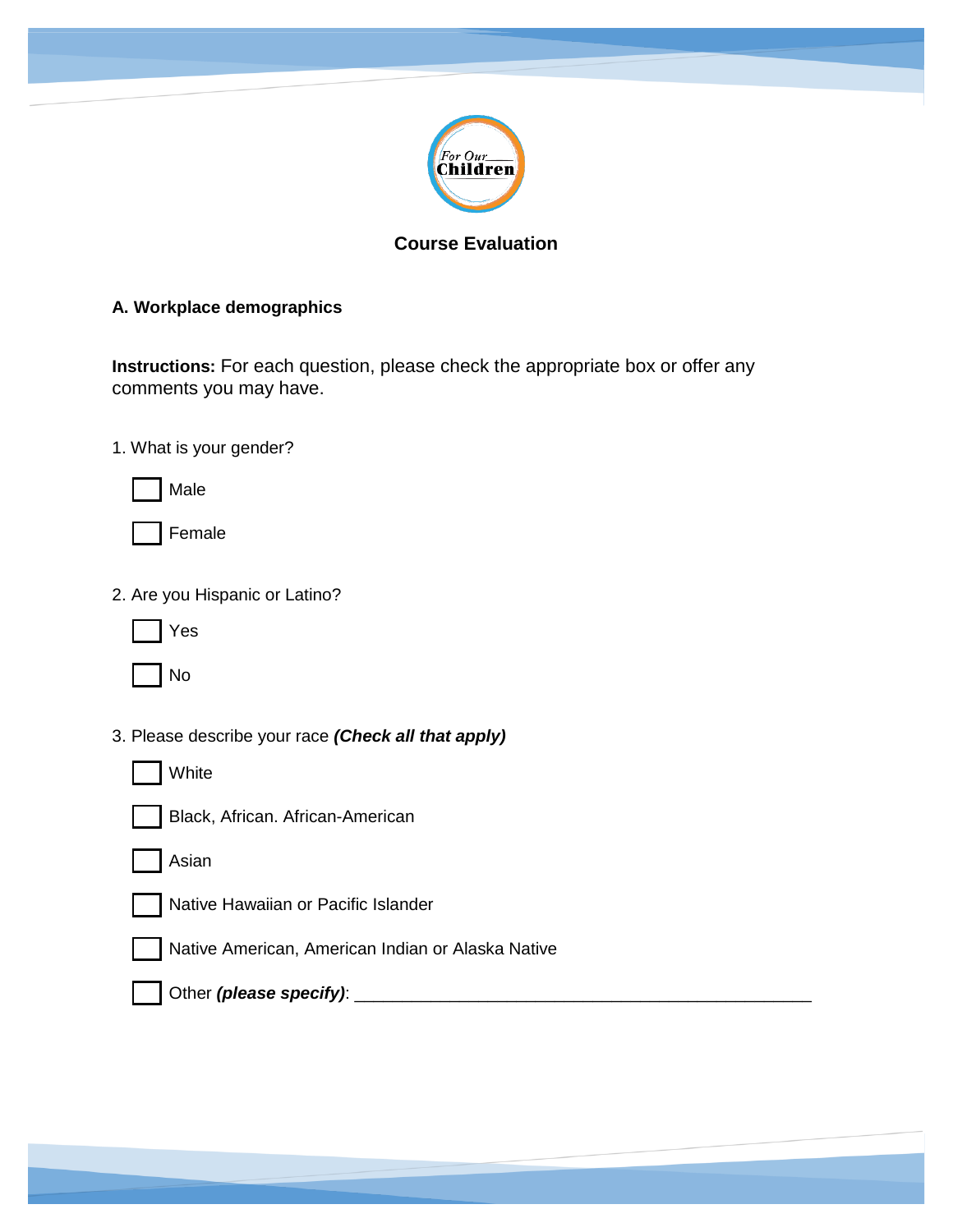4. Check the option that best describes where you work:



Community Health Worker Association

Community Health Clinic

Private Health Clinic



Other *(please specify)*: \_\_\_\_\_\_\_\_\_\_\_\_\_\_\_\_\_\_\_\_\_\_\_\_\_\_\_\_\_\_\_\_\_\_\_\_\_\_\_\_\_\_\_\_\_\_\_\_

5. Check the option that best describes your position at work:

| Promotora/Community Health Worker |  |
|-----------------------------------|--|
| Lay Health Worker                 |  |
| <b>Health Educator</b>            |  |
| <b>Nurse/Vaccination Nurse</b>    |  |
| <b>Program Coordinator</b>        |  |
| Administrator                     |  |
| Other (please specify):           |  |

6. In which region(s) do you work? Check all that apply.

| Urban    |
|----------|
| Regional |

Suburban

7. Do you currently use any programs or resources to promote HPV vaccination?

| No                    |  |
|-----------------------|--|
| Unsure                |  |
| Yes. Please describe: |  |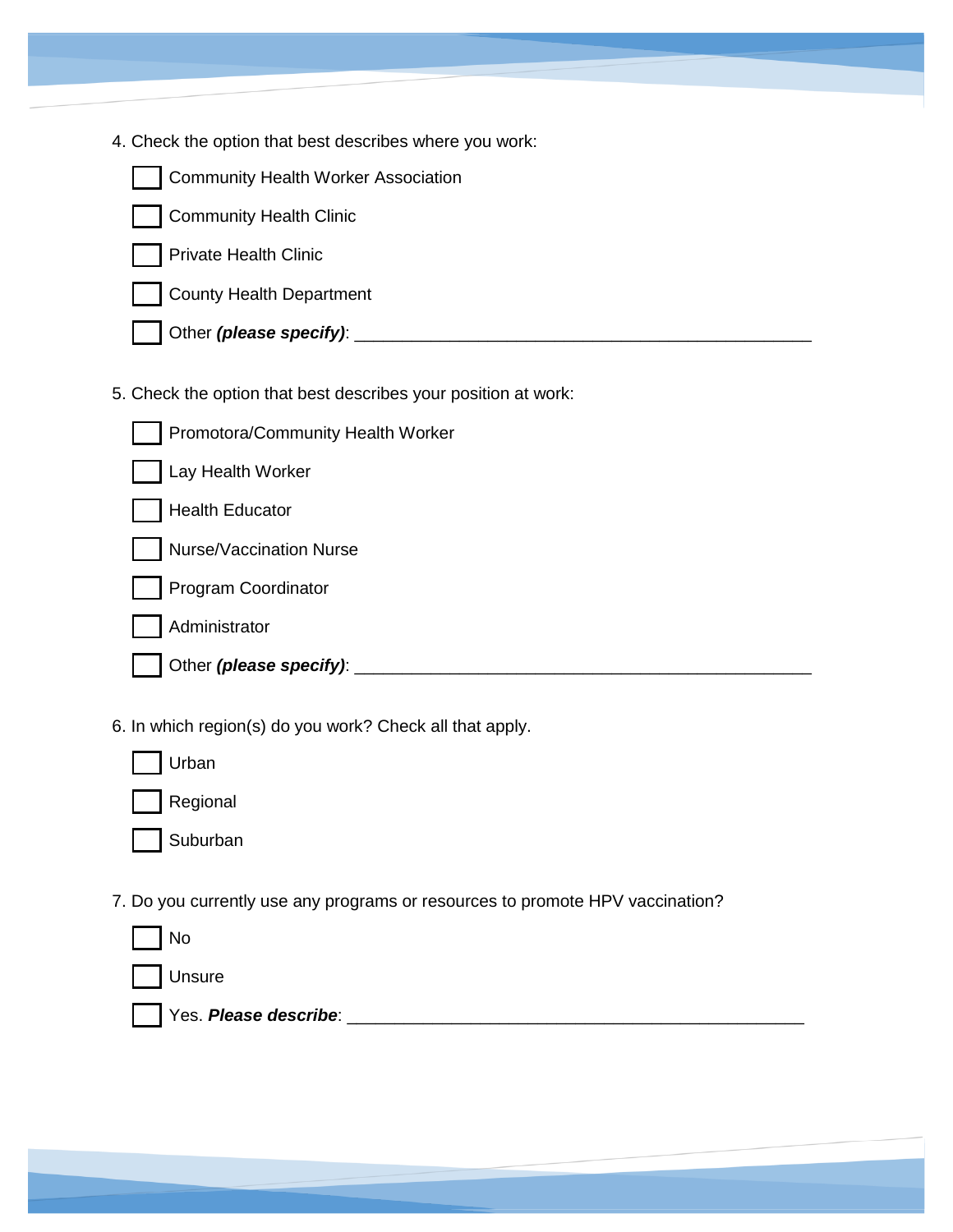# **B. Training course**

**Instructions:** Please indicate how much you agree with each statement below. Mark with an "X" the box that best describes how much you agree.

|                                                                                                                                   | <b>Strongly</b><br>Agree | Agree | <b>Neutral</b> | <b>Disagree</b> | <b>Strongly</b><br><b>Disagree</b> |
|-----------------------------------------------------------------------------------------------------------------------------------|--------------------------|-------|----------------|-----------------|------------------------------------|
| The training objectives were clear.                                                                                               |                          |       |                |                 |                                    |
| The course will help me with my work.                                                                                             |                          |       |                |                 |                                    |
| The course materials provided were<br>helpful.                                                                                    |                          |       |                |                 |                                    |
| I understood the content of the course.                                                                                           |                          |       |                |                 |                                    |
| Information about HPV was easy to<br>understand.                                                                                  |                          |       |                |                 |                                    |
| Information about the HPV vaccine was<br>easy to understand.                                                                      |                          |       |                |                 |                                    |
| Information about For Our Children was<br>easy to understand.                                                                     |                          |       |                |                 |                                    |
| There was enough time allocated to<br>each topic.                                                                                 |                          |       |                |                 |                                    |
| The course increased my knowledge of<br>HPV.                                                                                      |                          |       |                |                 |                                    |
| The course increased my knowledge of<br>the HPV vaccine.                                                                          |                          |       |                |                 |                                    |
| I can use the communication skills I<br>learned in the course to talk to Hispanic<br>parents about HPV and the HPV<br>vaccine.    |                          |       |                |                 |                                    |
| I understand how to use the educational<br>resources (fotonovela and TIMI) to<br>motivate parents to vaccinate their<br>children. |                          |       |                |                 |                                    |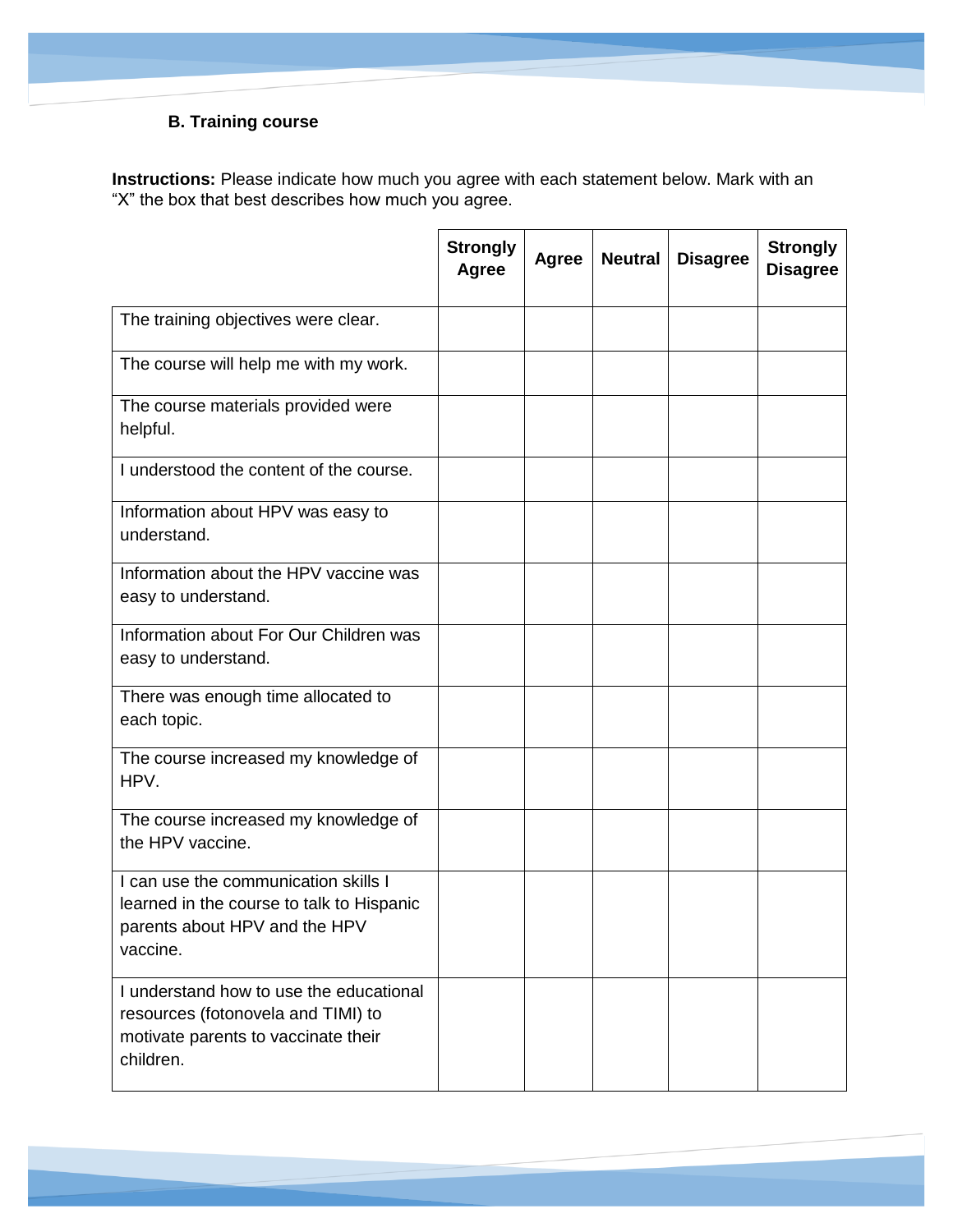**Instructions:** Please answer the following questions about the training you just received.

1. What did you like most about the course?

2. How could the course be improved?

#### **C. Educational resources (TIMI and fotonovela)**

**Instructions:** Please indicate how much you agree with each statement below. Mark with an "X" the box that best describes how much you agree.

|                                      | <b>Strongly</b><br>Agree | <b>Agree</b> | <b>Neutral</b> | <b>Disagree</b> | <b>Strongly</b><br><b>Disagree</b> |
|--------------------------------------|--------------------------|--------------|----------------|-----------------|------------------------------------|
| The educational resources will help  |                          |              |                |                 |                                    |
| me with my work.                     |                          |              |                |                 |                                    |
| I will use the resources to educate  |                          |              |                |                 |                                    |
| parents about HPV and the benefits   |                          |              |                |                 |                                    |
| of the HPV vaccine.                  |                          |              |                |                 |                                    |
| The educational resources will be    |                          |              |                |                 |                                    |
| useful for my clients/patients.      |                          |              |                |                 |                                    |
| I am confident I can use the TIMI to |                          |              |                |                 |                                    |
| educate parents about the HPV        |                          |              |                |                 |                                    |
| vaccination.                         |                          |              |                |                 |                                    |
| I am confident I can use the         |                          |              |                |                 |                                    |
| fotonovela to educate parents about  |                          |              |                |                 |                                    |
| the HPV vaccination.                 |                          |              |                |                 |                                    |
| My clinic/organization will support  |                          |              |                |                 |                                    |
| me to use the educational            |                          |              |                |                 |                                    |
| resources.                           |                          |              |                |                 |                                    |